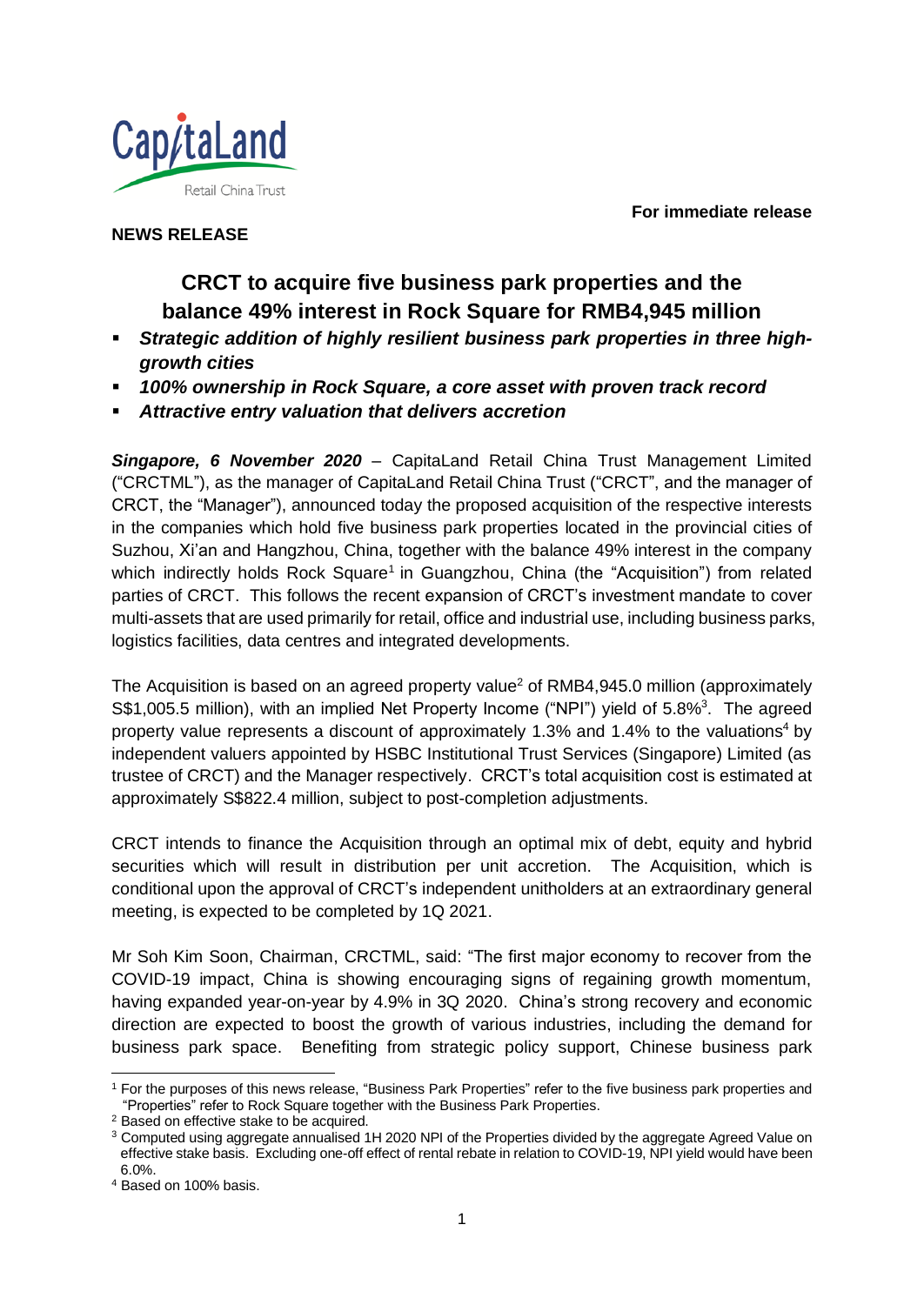properties aligned with the government's economic growth initiatives have demonstrated resilience and strong market performance over the years. The Acquisition is thus strategic and timely, enabling CRCT's foray into China's highly resilient business park sector at an attractive valuation. This will pave the way to enhance CRCT's long-term resilience, diversification and growth."

Mr Tan Tze Wooi, CEO, CRCTML, said: "The Acquisition, our largest to date, represents a transformative milestone in our continuing efforts to diversify and strengthen CRCT's portfolio. It presents a unique opportunity to acquire a portfolio of five quality business park properties at an attractive aggregate NPI yield of 6.8%<sup>5</sup> and gain an immediate foothold in the resilient sector. Following the Acquisition, CRCT's enlarged portfolio will consist of 18 properties, with its gross floor area increasing by 76.0% to approximately 1.77 million square metres. Assets under management will uplift by 28.5% to about S\$4.5 billion, while net property income will grow substantially by 54.1% on a pro forma 1H 2020 basis. In addition, with land lease for business parks being 50 years (compared to 40 years for retail malls), CRCT's portfolio land lease expiry will be extended as a result. Following the Acquisition, the property with the longest lease expiry term would be till 2064, compared to 2054 for the existing portfolio."

"The diversification into new asset classes is part of our multi-stage growth strategy to enhance CRCT's value proposition and make it an even more attractive investment vehicle. It will significantly scale and rejuvenate the asset base, providing CRCT with a larger and more resilient platform to grow. This will fortify CRCT's leading position as the largest Chinafocused real estate investment trust ("REIT") in Singapore. The Acquisition will further distinguish CRCT's positioning to ride China's consumption-driven, higher-valued, service-led economy."

"As the dedicated Singapore-listed REIT for CapitaLand Group's non-lodging China business, CRCT has access to a vast acquisition pipeline through CapitaLand's China assets, as well as opportunities from third-parties. Following the Acquisition, CRCT will continue to work closely with and benefit from CapitaLand Group's professional and efficient property management team."

### Acquisition rationale

Business parks in China's Tier 2 cities are registering high occupancy rates and strong rental growth, due to their increasingly attractive industrial environments as well as strong regional government support. Against this backdrop, the Acquisition will enable CRCT to gain exposure to the robust business park markets in Suzhou, Xi'an and Hangzhou, three leading Tier 2 provincial cities that CRCT currently does not have a presence in.

Underpinned by strong locational attributes and quality designs, the Business Park Properties are well-placed to support and benefit from China's industrial transformation. Located in various well-established industrial and high-tech zones near city centres, the Business Park Properties enjoy excellent connectivity with proximity to transportation hubs such as railway stations and airports. They offer various size and space configurations with sought-after building specifications at attractive rental rates. Along with a comprehensive suite of

<sup>5</sup> NPI yield is computed based on the annualised 1H 2020 NPI and the Agreed Value on an effective stake basis.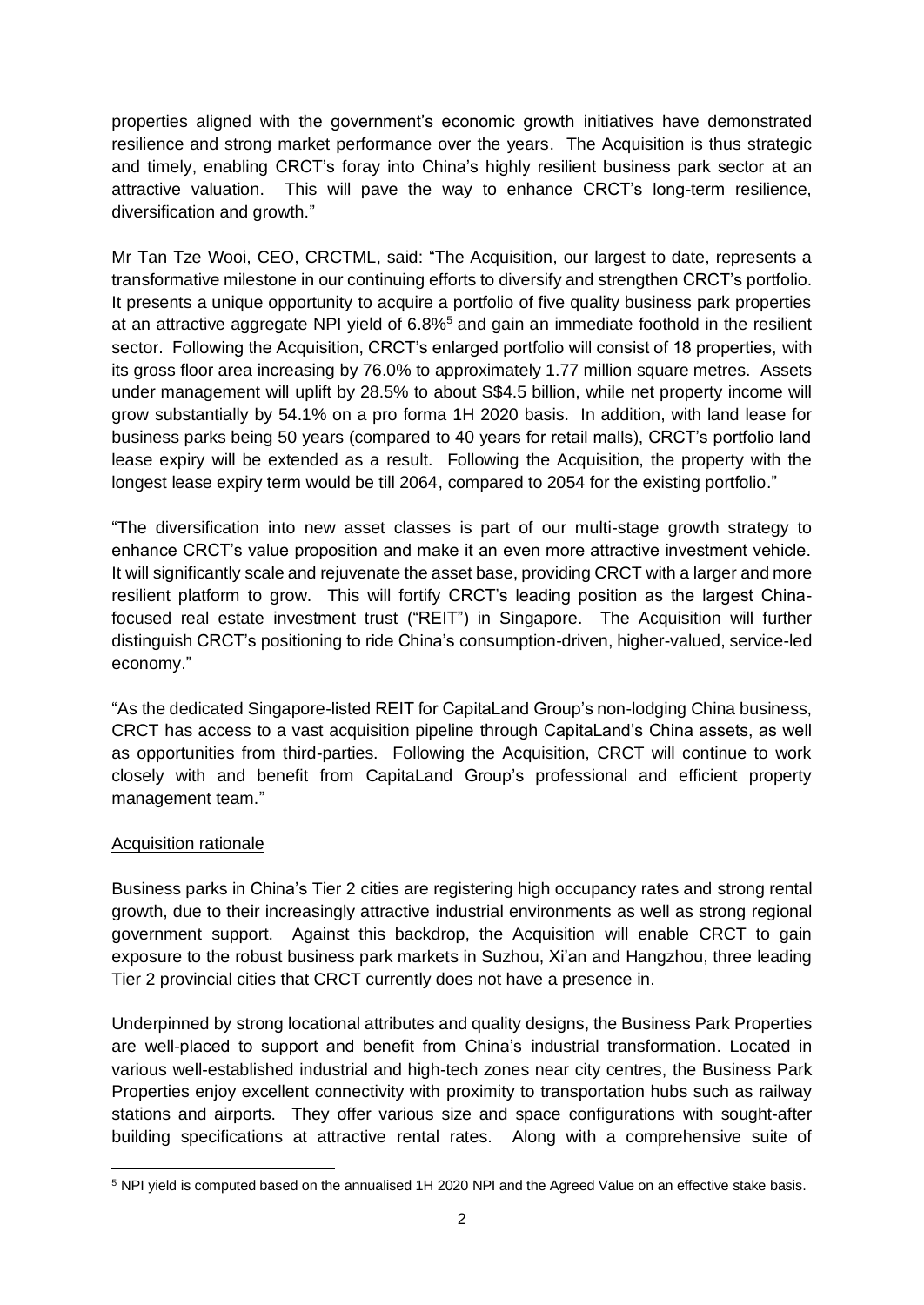recreational facilities, vast greenery and other lifestyle amenities, the Business Park Properties provide an attractive campus-style workplace catering to tenants in high-growth and innovation-based industries.

The tenant base comprises primarily reputable and leading China domestic companies and brands. Based on the gross rental income ("GRI") for August 2020, 61.6% of the Business Park Properties' tenants are in emerging high-growth sectors such as Electronics, Engineering, E-Commerce, Information Communications and Technology ("ICT"), and Financial Services. As at 30 September 2020, the Business Park Properties registered a high aggregate committed occupancy of 91.5% with an established tenant base primarily consisting of high quality, reputable domestic companies and multinational corporations.

Since CRCT's acquisition of its initial 51% interest in Rock Square, the mall has achieved double-digit positive rental reversions in 2018, 2019 and year-to-date September 2020, and continues to demonstrate resilience post the COVID-19 lockdown. A 100% ownership in Rock Square will enable CRCT to fully capture the upside from asset enhancement initiatives ("AEIs"). Ongoing AEIs are poised to create significant value with more than 1,000 square metres ("sq m") of net lettable area added over the next two to three years, while efficient reconfiguration will make way for higher yielding Food & Beverage ("F&B") tenants.

Post-Acquisition, business park and industrial assets will contribute to more than 40% of the gross floor area ("GFA") of CRCT's enlarged portfolio. Based on GRI for August 2020, 16% of the enlarged portfolio's GRI will be derived from high-growth resilient tenant sectors. GRI contribution from the F&B and Fashion & Accessories trade sectors, the two highest contributors of GRI in CRCT's current portfolio, will reduce to 40% from 54%. Furthermore, CRCT will gain exposure to Suzhou, Xi'an and Hangzhou, with these higher growth cities comprising 20% of the enlarged portfolio's GRI.

## An overview of the Acquisition portfolio

The Acquisition comprises:

- 1) a 51% interest in Ascendas Xinsu Portfolio, Suzhou;
- 2) a 100% interest in Ascendas Innovation Towers, Xi'an;
- 3) an 80% interest in Ascendas Innovation Hub, Xi'an;
- 4) an 80% interest in Singapore-Hangzhou Science & Technology Park Phase I, Hangzhou;
- 5) an 80% interest in Singapore-Hangzhou Science & Technology Park Phase II, Hangzhou; and
- 6) the balance 49% interest in Rock Square, Guangzhou.

As at 30 September 2020, the Properties had an above-market-average aggregate committed occupancy of 91.6% and an aggregated GFA of 852,727 sq m.

Please refer to the **Annex** for more details of the Properties.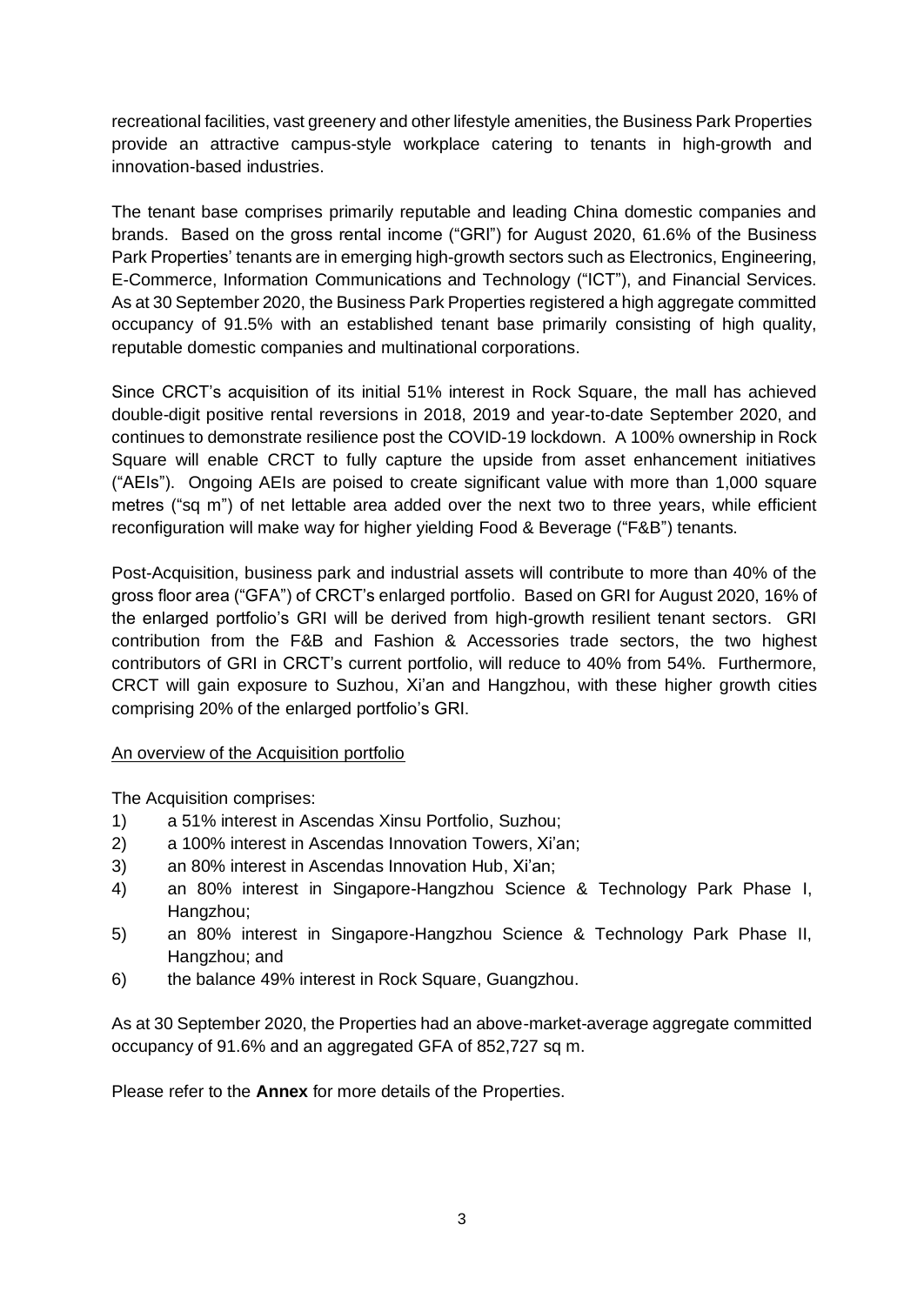#### **About CapitaLand Retail China Trust [\(www.crct.com.sg\)](http://www.crct.com.sg/)**

CapitaLand Retail China Trust (CRCT) is Singapore's first and largest China shopping mall real estate investment trust (REIT), with a portfolio of 13 shopping malls. It was listed on the Singapore Exchange Securities Trading Limited (SGX-ST) on 8 December 2006. Postexpansion of its investment strategy, CRCT is a Singapore-based REIT established with the objective of investing on a long-term basis in a diversified portfolio of income-producing real estate assets in mainland China, Hong Kong and Macau that are used primarily for retail, office and industrial purposes (including business parks, logistics facilities, data centres and integrated developments).

CRCT's geographically diversified portfolio of quality shopping malls, with a total gross floor area of approximately 1.0 million sq m, is located in eight Chinese cities. The malls are CapitaMall Xizhimen, CapitaMall Wangjing, CapitaMall Grand Canyon and CapitaMall Shuangjing in Beijing; Rock Square (51.0% interest) in Guangzhou; CapitaMall Xinnan in Chengdu; CapitaMall Qibao in Shanghai; CapitaMall Minzhongleyuan in Wuhan; CapitaMall Saihan and Yuquan Mall in Hohhot; CapitaMall Xuefu, CapitaMall Aidemengdun in Harbin and CapitaMall Yuhuating in Changsha. As at 30 June 2020, CRCT's total asset size is S\$3.8 billion, increasing more than fivefold from the Trust's listing.

CRCT's properties are strategically located in densely populated areas with good connectivity to public transport. The malls are positioned as one-stop family-oriented destinations housing a wide range of lifestyle offerings that cater to varied consumer preferences in shopping, dining and entertainment. CRCT's portfolio comprises a diverse mix of more than 2,100 leases, which include leading brands such as UNIQLO, Xiaomi, ZARA, Haidilao, Nike, Sephora, Starbucks Coffee and Swarovski.

CRCT is managed by CapitaLand Retail China Trust Management Limited, a wholly owned subsidiary of Singapore-listed CapitaLand Limited, one of Asia's largest diversified real estate groups.

#### **About CapitaLand Limited [\(www.capitaland.com\)](http://www.capitaland.com/)**

CapitaLand Limited (CapitaLand) is one of Asia's largest diversified real estate groups. Headquartered and listed in Singapore, it owns and manages a global portfolio worth about S\$133.3 billion as at 30 September 2020. CapitaLand's portfolio spans across diversified real estate classes which includes commercial, retail; business park, industrial and logistics; integrated development, urban development; as well as lodging and residential. With a presence across more than 220 cities in over 30 countries, the Group focuses on Singapore and China as its core markets, while it continues to expand in markets such as India, Vietnam, Australia, Europe and the USA.

CapitaLand has one of the largest real estate investment management businesses globally. It manages six listed real estate investment trusts (REITs) and business trusts as well as over 20 private funds. CapitaLand launched Singapore's first REIT in 2002 and today, its stable of REITs and business trusts comprises CapitaLand Integrated Commercial Trust, Ascendas Real Estate Investment Trust, Ascott Residence Trust, CapitaLand Retail China Trust, Ascendas India Trust and CapitaLand Malaysia Mall Trust.

CapitaLand places sustainability at the core of what it does. As a responsible real estate company, CapitaLand contributes to the environmental and social well-being of the communities where it operates, as it delivers long-term economic value to its stakeholders.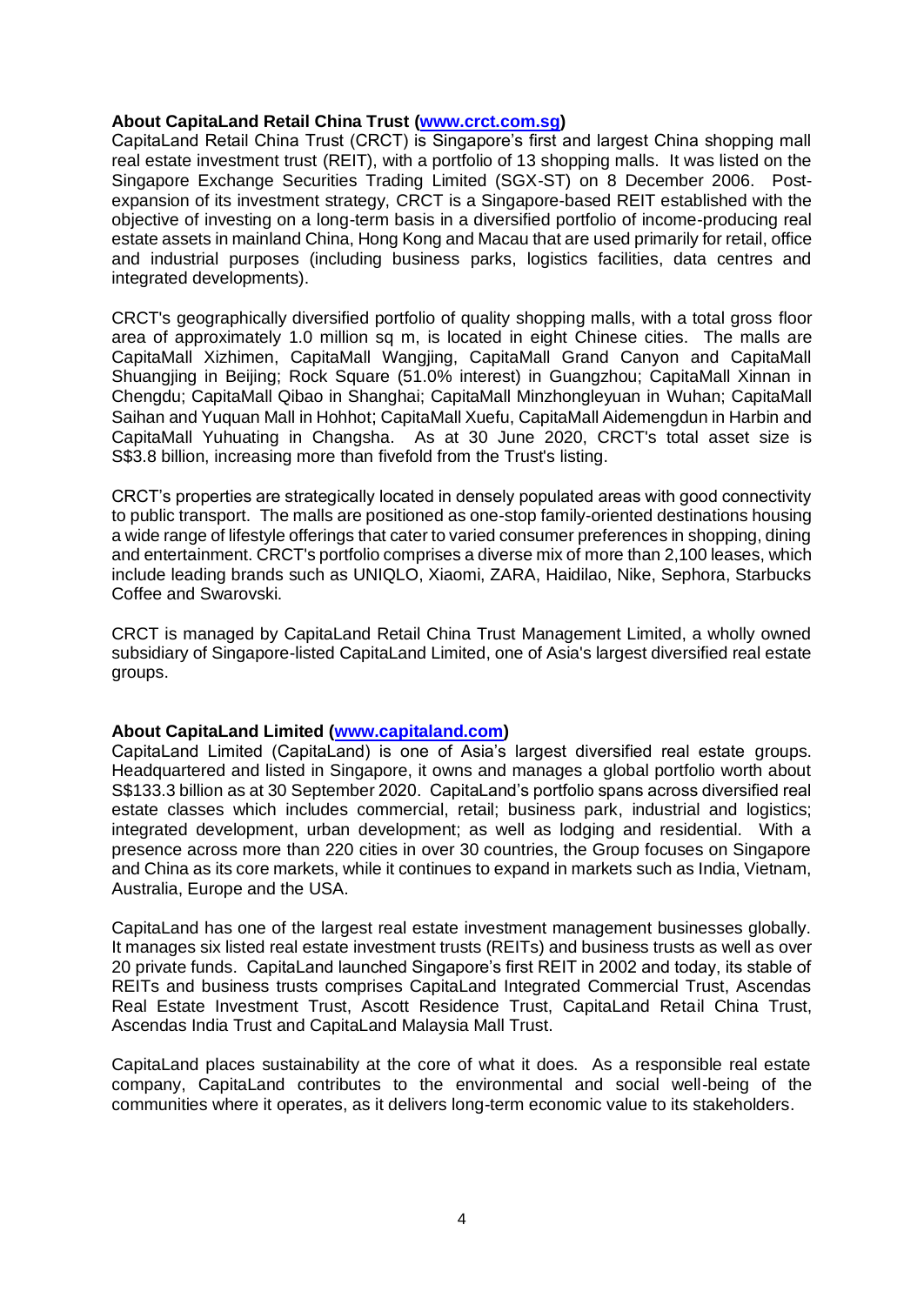### **Issued by: CapitaLand Retail China Trust Management Limited (Co. Regn.: 200611176D)**

Analyst contact<br>
Nicole Chen<br>
Nicole Chen<br>
Chia Pei Siano Senior Manager, Investor Relations VP, Group Communications DID: (65) 6713 1648 DID: (65) 6713 1379

Chia Pei Siang Email: [nicole.chen@capitaland.com](mailto:nicole.chen@capitaland.com) Email: [chia.peisiang@capitaland.com](mailto:chia.peisiang@capitaland.com)

#### **IMPORTANT NOTICE AND DISCLAIMER**

This release may contain forward-looking statements. Actual future performance, outcomes and results may differ materially from those expressed in forward-looking statements as a result of a number of risks, uncertainties and assumptions. Representative examples of these factors include (without limitation) general industry and economic conditions, interest rate trends, cost of capital and capital availability, availability of real estate properties, competition from other developments or companies, shifts in customer demands, shifts in expected levels of occupancy rate, property rental income, charge out collections, changes in operating expenses (including employee wages, benefits and training, property operating expenses), governmental and public policy changes and the continued availability of financing in the amounts and the terms necessary to support future business.

You are cautioned not to place undue reliance on these forward-looking statements, which are based on the current view of management regarding future events. No representation or warranty express or implied is made as to, and no reliance should be placed on, the fairness, accuracy, completeness or correctness of the information or opinions contained in this release. Neither CapitaLand Retail China Trust Management Limited ("**Manager**") nor any of its affiliates, advisers or representatives shall have any liability whatsoever (in negligence or otherwise) for any loss howsoever arising, whether directly or indirectly, from any use of, reliance on or distribution of this release or its contents or otherwise arising in connection with this release.

The past performance of CapitaLand Retail China Trust ("CRCT") is not indicative of future performance. The listing of the units in the CRCT ("**Units**") on the Singapore Exchange Securities Trading Limited (SGX-ST) does not guarantee a liquid market for the Units. The value of the Units and the income derived from them may fall as well as rise. Units are not obligations of, deposits in, or guaranteed by, the Manager or any of its affiliates. An investment in the Units is subject to investment risks, including the possible loss of the principal amount invested. Investors have no right to request that the Manager redeem or purchase their Units while the Units are listed on the SGX-ST. It is intended that holders of Units may only deal in their Units through trading on the SGX-ST.

This release is for information only and does not constitute an invitation or offer to acquire, purchase or subscribe for the Units.